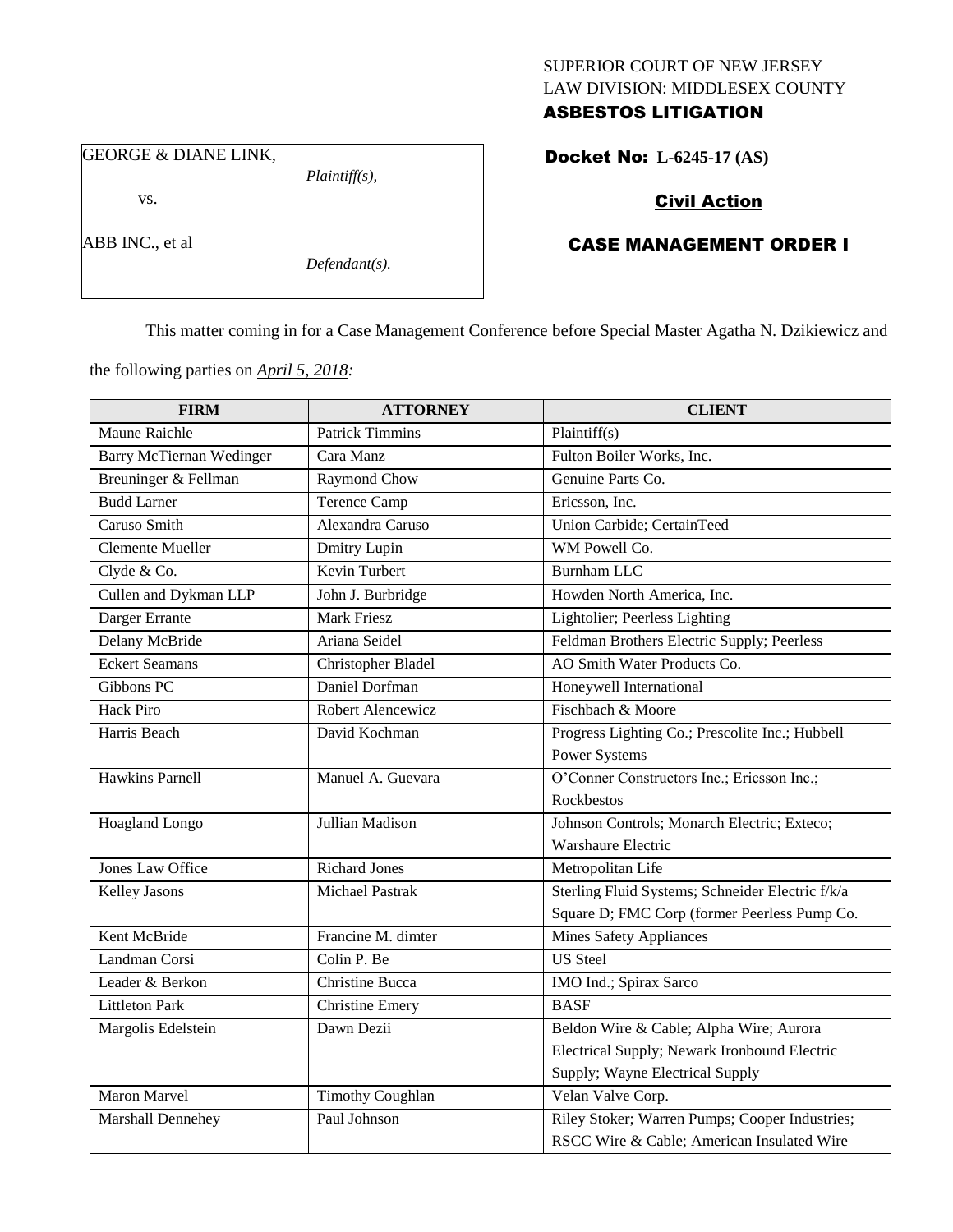| <b>McElroy Deutsch</b>      | Stephanie Lopez      | Burnham; Rockwell Automation; Cutler Hammer;         |
|-----------------------------|----------------------|------------------------------------------------------|
|                             |                      | Vulsub II (incorrectly sued as Tyco Valves)          |
| McGivney Kluger             | Joel Clark           | Jewel Electric; Griffith Electric; Weil McLain;      |
|                             | Kevin Hoffman        | Taco; Durametallic; Grundfos; CCX; Gardner           |
|                             |                      | Denver; Durion; Graybar; Marley Cooling; Good        |
|                             |                      | <b>Friend Electric</b>                               |
| Morgan Melhuish             | Deborah Banfield     | <b>Novartis</b>                                      |
| O'Brien Firm                | Jodie J. Farrow      | ABB Inc.                                             |
| O'Toole Scrivo              | Dennise E. Mejia     | Swift Electrical; Cooper Electric; Hatzel & Buehler; |
|                             |                      | Starwood Hotels & Resorts                            |
| Pascarella DiVita           | John S. McGowan      | Ingersoll Rand; Trane Co.; Crane Co.; General        |
|                             |                      | Cable Co.                                            |
| Rawle & Henderson           | Paul Smyth           | <b>Billows Electric Supply</b>                       |
| Reilly McDevitt             | Adrianna Exler       | Keer Electric; Aurora Pump; Cleaver Brooks;          |
|                             |                      | Samson Electrical; General Wire; Gould Electronics   |
|                             |                      | Inc.                                                 |
| <b>Styliades Mezzanotte</b> | <b>Brian Jeffers</b> | Viking Pump                                          |
| Tanenbaum Keale             | Afigo Fadahunsi      | Borg Waner; Bryant Electric; CBS Corp.; Foster       |
|                             |                      | Wheeler                                              |
| Vasios Kelly                | Thomas J. Kelly, Jr. | Armstrong International                              |
| Wilbraham Lawler            | Anisha S. Abraham    | Siemens Industry Inc.; PSEG                          |

IT IS on this **12th** day of **April, 2018**, *effective from the conference date;*

## ORDERED as follows:

Counsel receiving this Order through computerized electronic medium (E-Mail) shall be deemed by the court to have received a copy of the filed original court document. Any document served pursuant to this Order shall be deemed to be served by mail pursuant to *R*.1:5-2.

Defense counsel shall notify plaintiff's counsel within thirty (30) days of the date of this Order if their client was incorrectly named in the Complaint. Counsel may be barred from raising this defense at a later time for failure to comply.

# **DISCOVERY**

| April 13, 2018 | Defendants shall serve answers to standard interrogatories by this date.                              |
|----------------|-------------------------------------------------------------------------------------------------------|
| May 15, 2018   | Plaintiff shall propound supplemental interrogatories and document requests by this date.             |
| June 15, 2018  | Defendants shall serve answers to supplemental interrogatories and document requests by this<br>date. |
| May 15, 2018   | Defendants shall propound supplemental interrogatories and document requests by this date.            |
| June 15, 2018  | Plaintiff shall serve answers to supplemental interrogatories and document requests by this<br>date.  |

 $\_$  ,  $\_$  ,  $\_$  ,  $\_$  ,  $\_$  ,  $\_$  ,  $\_$  ,  $\_$  ,  $\_$  ,  $\_$  ,  $\_$  ,  $\_$  ,  $\_$  ,  $\_$  ,  $\_$  ,  $\_$  ,  $\_$  ,  $\_$  ,  $\_$  ,  $\_$  ,  $\_$  ,  $\_$  ,  $\_$  ,  $\_$  ,  $\_$  ,  $\_$  ,  $\_$  ,  $\_$  ,  $\_$  ,  $\_$  ,  $\_$  ,  $\_$  ,  $\_$  ,  $\_$  ,  $\_$  ,  $\_$  ,  $\_$  ,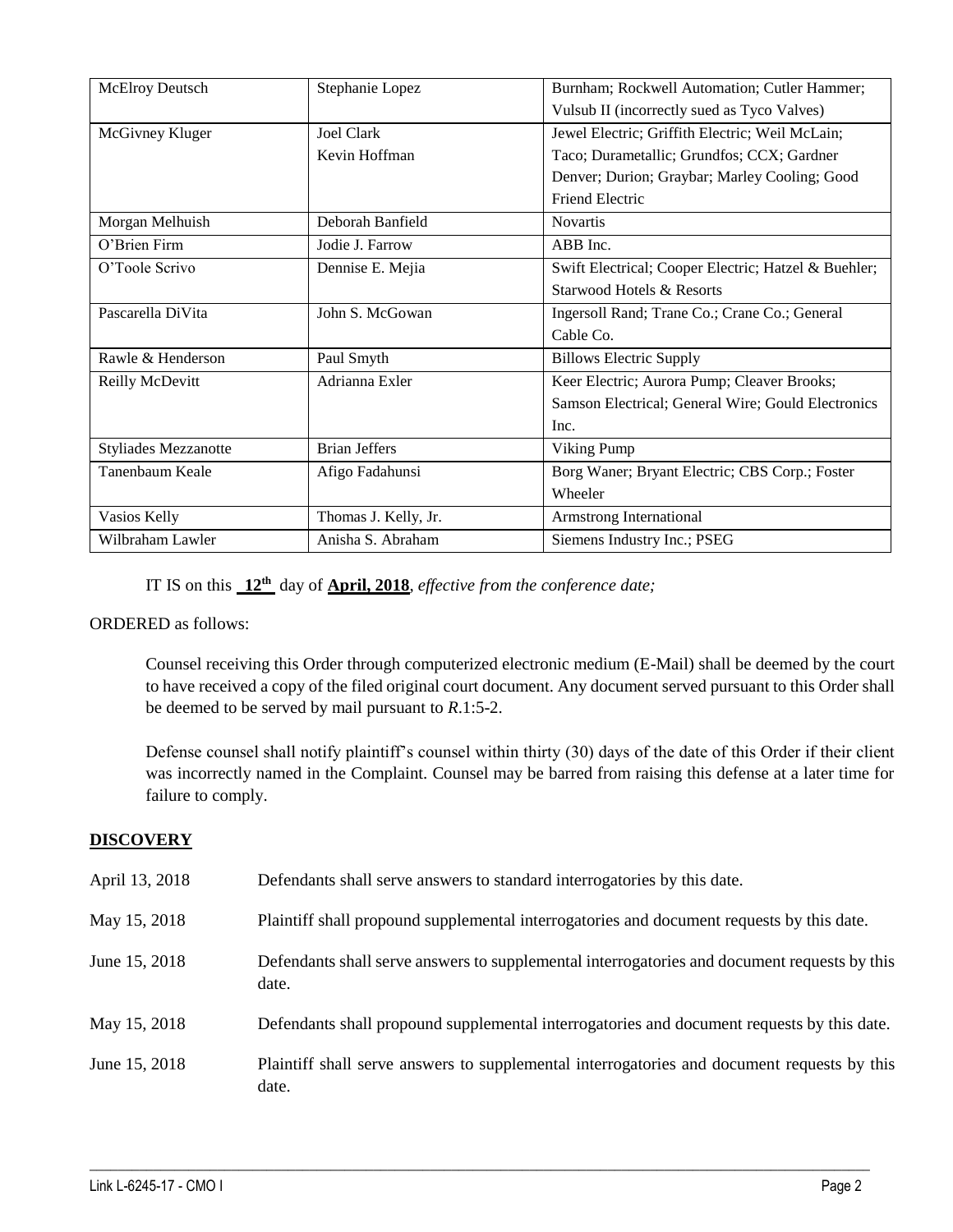- September 28, 2018 Fact discovery, including depositions, shall be completed by this date. Plaintiff's counsel shall contact the Special Master within one week of this deadline if all fact discovery is not completed.
- October 15, 2018 Depositions of corporate representatives shall be completed by this date.

#### **EARLY SETTLEMENT**

February 4, 2019 Settlement demands shall be served on all counsel and the Special Master by this date.

#### **SUMMARY JUDGMENT MOTION PRACTICE**

- November 30, 2018 Plaintiff's counsel shall advise, in writing, of intent not to oppose motions by this date.
- December 28, 2018 Summary judgment motions shall be filed no later than this date.
- January 25, 2019 Last return date for summary judgment motions.

#### **MEDICAL DEFENSE**

- October 19, 2018 Plaintiff shall serve medical expert reports by this date.
- February 28, 2019 Defendants shall identify its medical experts and serve medical reports, if any, by this date. In addition, defendants shall notify plaintiff's counsel (as well as all counsel of record) of a joinder in an expert medical defense by this date.

#### **LIABILITY EXPERT REPORTS**

- October 19, 2018 Plaintiff shall identify its liability experts and serve liability expert reports or a certified expert statement by this date or waive any opportunity to rely on liability expert testimony.
- February 28, 2019 Defendants shall identify its liability experts and serve liability expert reports, if any, by this date or waive any opportunity to rely on liability expert testimony.

## **ECONOMIST EXPERT REPORTS**

- October 30, 2018 Plaintiff shall identify its expert economists and serve expert economist report(s), if any, by this date or waive any opportunity to rely on economic expert testimony.
- February 28, 2019 Defendants shall identify its expert economists and serve expert economist report(s), if any, by this date or waive any opportunity to rely on economic expert testimony.

## **EXPERT DEPOSITIONS**

March 29, 2019 Expert depositions shall be completed by this date. To the extent that plaintiff and defendant generic experts have been deposed before, the parties seeking that deposition in this case must file an application before the Special Master and demonstrate the necessity for that deposition. To the extent possible, documents requested in a deposition notice directed to an expert shall be produced three days in advance of the expert deposition. The expert shall not be required to produce documents that are readily accessible in the public domain.

 $\_$  ,  $\_$  ,  $\_$  ,  $\_$  ,  $\_$  ,  $\_$  ,  $\_$  ,  $\_$  ,  $\_$  ,  $\_$  ,  $\_$  ,  $\_$  ,  $\_$  ,  $\_$  ,  $\_$  ,  $\_$  ,  $\_$  ,  $\_$  ,  $\_$  ,  $\_$  ,  $\_$  ,  $\_$  ,  $\_$  ,  $\_$  ,  $\_$  ,  $\_$  ,  $\_$  ,  $\_$  ,  $\_$  ,  $\_$  ,  $\_$  ,  $\_$  ,  $\_$  ,  $\_$  ,  $\_$  ,  $\_$  ,  $\_$  ,